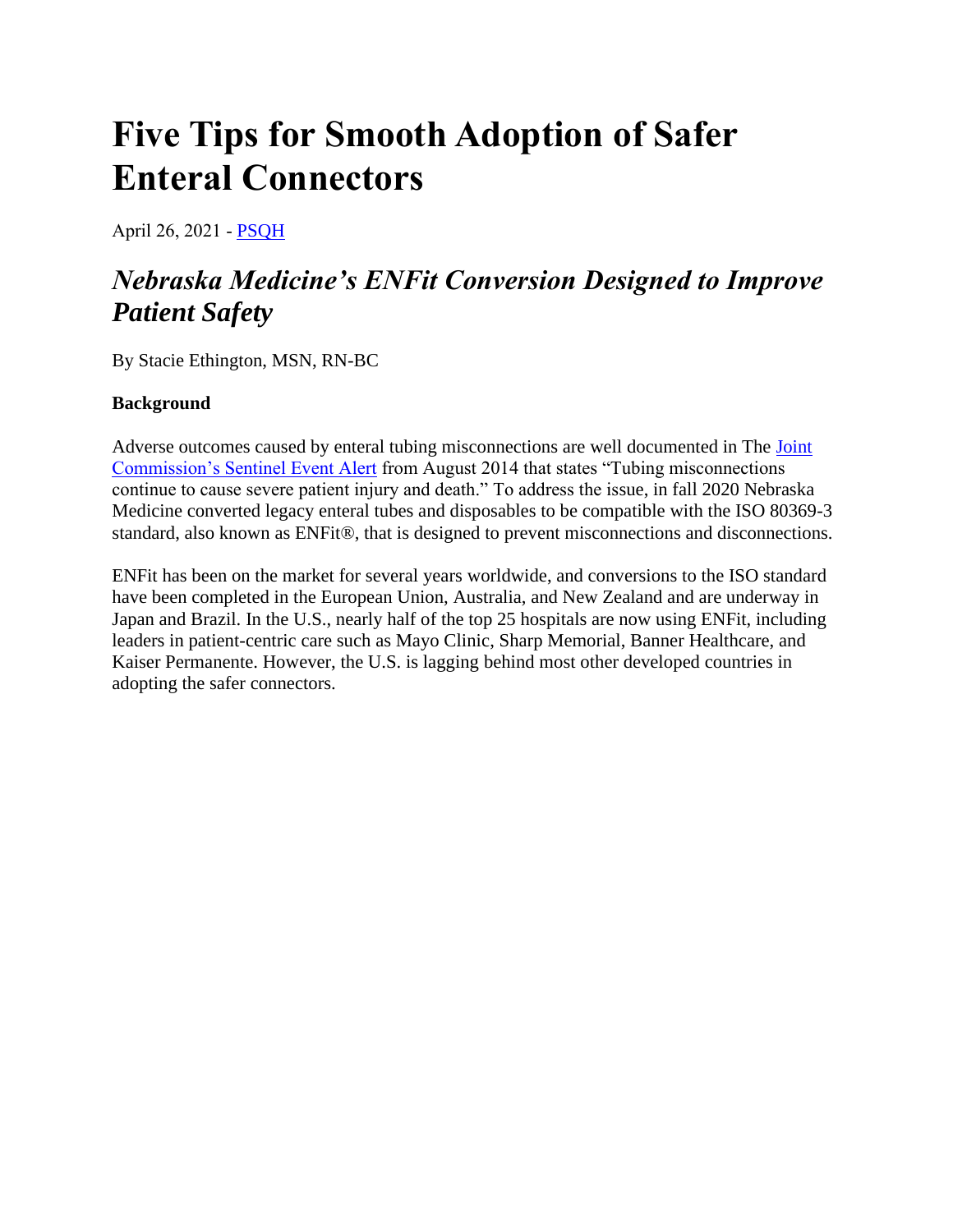

The effort has been driven by the Global Enteral Device Supplier Association (GEDSA), a nonprofit organization that promotes patient safety worldwide through the adoption of ISO 80369–compliant small-bore medical connectors. Furthermore, the Institute for Safe Medication Practices (ISMP) promotes use of "an oral syringe or an enteral syringe that meets the [ISO] 80369 standard, such as ENFit" as part of its 2020-2021 Targeted Medication Safety Best Practices for Hospitals.

#### **Planning**

Nebraska Medicine began its journey toward ENFit conversion in December 2019. An important first step was organizing a project team that included representation from project management, nursing, nutrition, pharmacy, physicians, purchasing, and the supply chain. The project team met with possible vendors over the course of several days. This gave end users the opportunity to get their hands on the products and ask questions related to their areas of expertise. Five vendors were reviewed. The group discussed the pros and cons of each vendor, and those selected were vetted through senior leadership. With their approval, product conversion planning began. The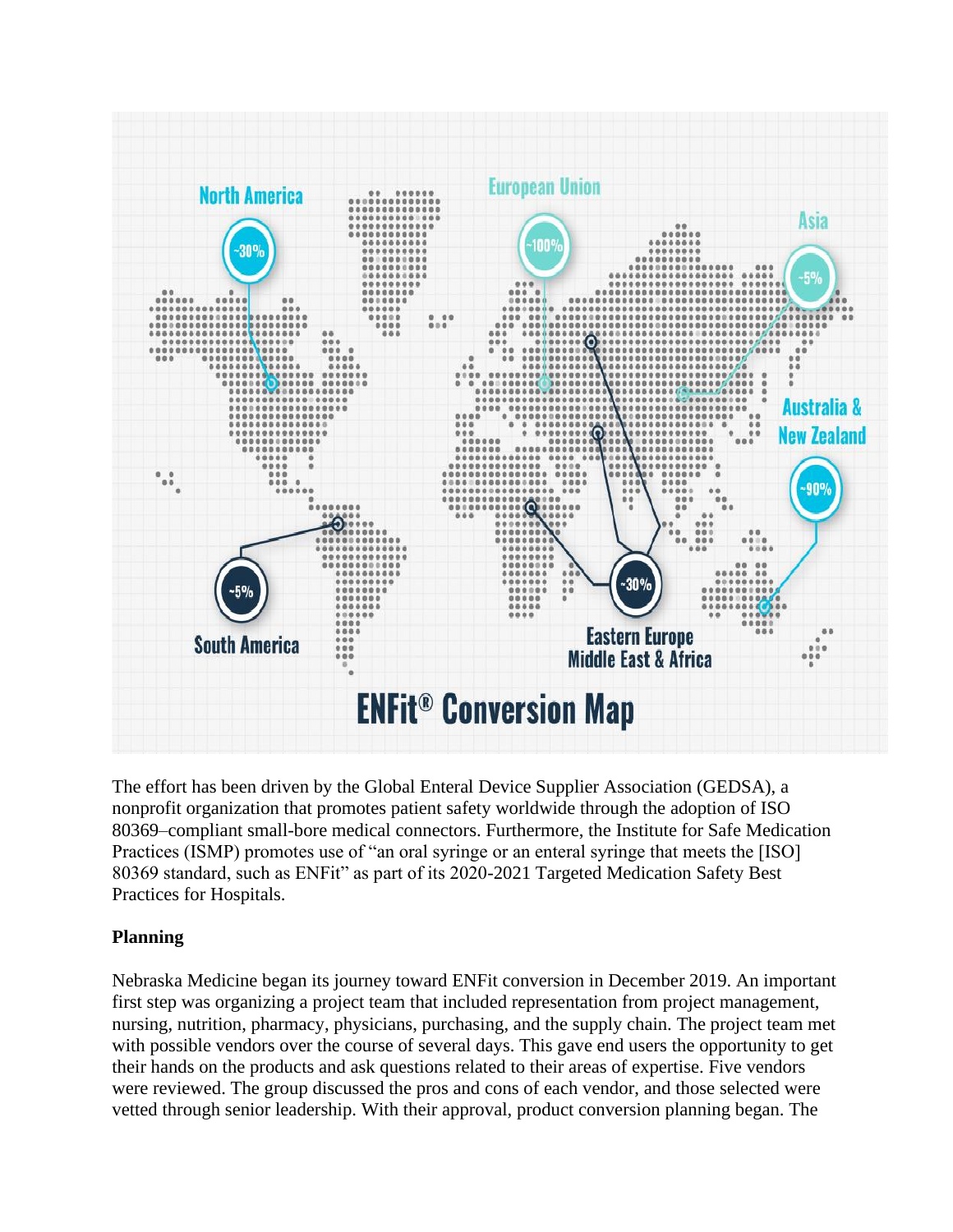activities that followed included workflow development with the completion of a failure mode and effects analysis, policy revision and creation, physician engagement, education development, and enhancement within the electronic health record (EHR).

#### **Implementation**

Prior to conversion, nursing and pharmacy completed educational modules. The video-based nursing module focused on the ENFit connection, medication preparation, connector cleaning, and documentation within the EHR. The PowerPoint®-based pharmacy module focused on medication preparation. Roaming in-services were completed by the product vendors on the days surrounding conversion. A small group of resource nurses served as the experts for frontline staff to contact with issues or questions. Related nursing policies went live the day of conversion.

#### **Lessons learned**

#### 1. *Assess compatibility with NICU enteral pumps*

A major lesson learned during the project was that the enteral pumps in the neonatal ICU were not compatible with the vendor chosen for disposables. A pump model upgrade would be needed for our enteral pumps to be functional with an ENFit syringe. Luckily, the enteral pumps were due for replacement within the next fiscal year, so the project team was able to get approval from senior leaders for an expedited replacement plan. The new pumps were implemented in tandem with the ENFit conversion. Having two vendors on-site for go-live support was a challenge to coordinate due to visitor restrictions with COVID-19, but the frontline staff appreciated the "at the elbow" on-site support for conversion. If pump compatibility is a potential issue for your organization, consider evaluating not only if ENFit syringes can be run on your pump, but also what size syringes are compatible. The pump manufacturer should have information regarding which ENFit manufacturer's syringes are approved for use with the device.

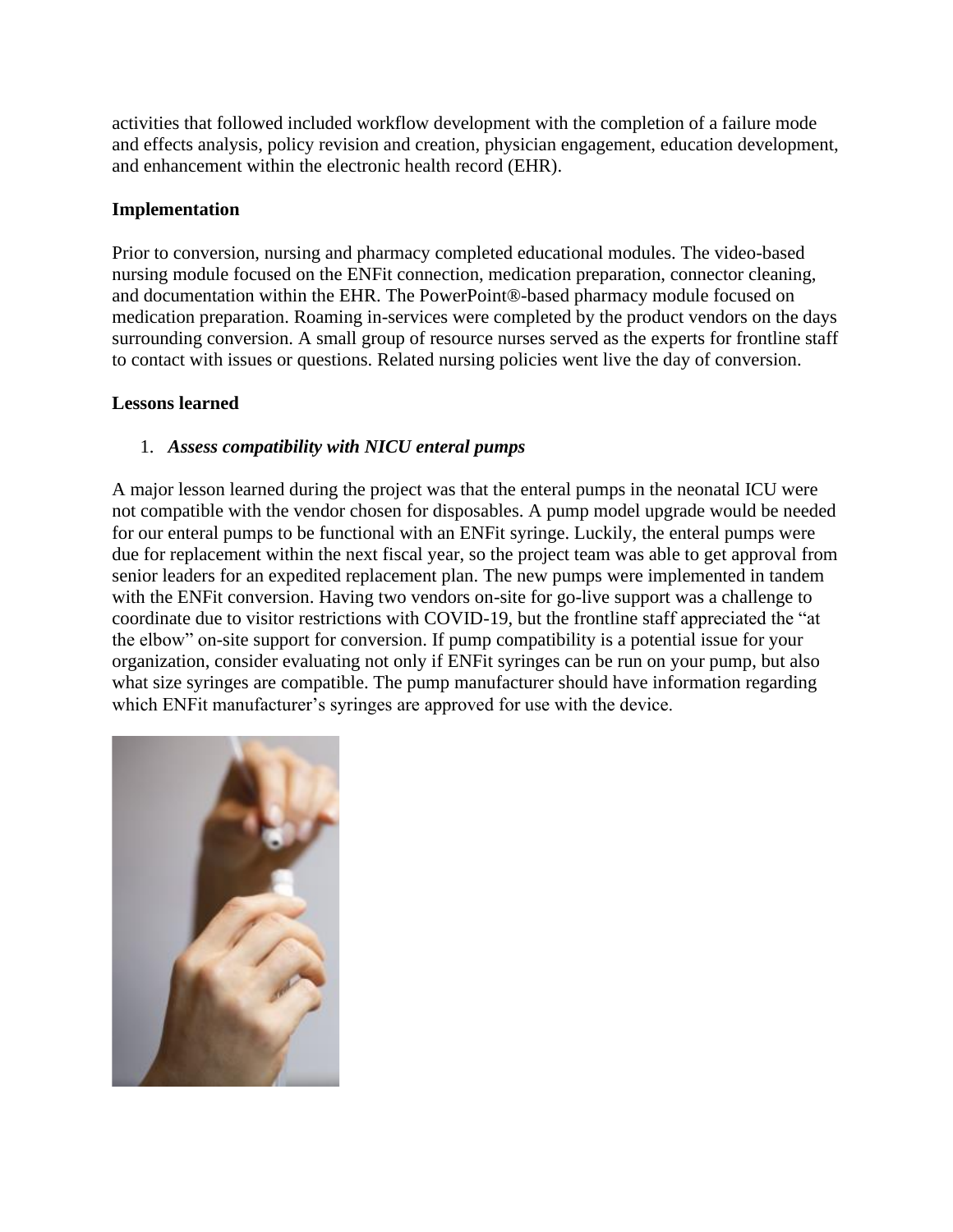### 2. *Ensure adequate supplies of essential equipment*

Three key areas to consider:

- *60 mL syringe.* During conversion, many of the current legacy products were swapped out for the ENFit compatible version of that product. For example, a 10 mL amber oral syringe would be swapped with a 12 mL ENFit syringe. Following educational virtual calls regarding the conversion, units were given a suggested product list with descriptions. Ordering occurred at the unit level, meaning an ICU manager would determine product and parts for their unit, and the same process would occur on other units. One issue that was quickly identified in the days following conversion was that many nursing units did not have 60 mL ENFit syringes available. A deep dive revealed that 60 mL Toomey syringes still had some indications in patient care, so units did not want them converted. This led to a "miss" with realizing the need for adding the 60 mL ENFit syringe.
- Each organization must make a decision whether adapters will be used during conversion. Since our organization did a full conversion all at once, adapters were necessary. Similar to the issue above, some nursing units did not order enough adapters for conversion. While the vendors identified the need for the availability of the adapter, the volume needed was not well understood.
- *Lopez valve.* Another supply need that was not appropriately anticipated was the need for an ENFit-compatible Lopez valve. While there are several practice scenarios where these valves were used in relation to enteral tubes, the following section outlines the major need identified.

#### 3. *Coordinate early involvement of the supply chain*

Despite involving members of our supply chain early in our planning process, the lift required for a successful conversion was underestimated. When late needs were identified (60 mL syringe, ENFit compatible Lopez valves, need for Legacy tubes for decompression, etc.), it was difficult to quickly resolve the issues. An important factor here is that we went live during a global pandemic. A debrief has occurred in an effort to promote more comprehensive planning for similar future projects.

#### 4. *Understand suction/decompression issues for outpatient use*

Patients in the inpatient setting could have their ENFit enteral tubes hooked up to wall suction if needed (e.g., by using an ENFit compatible Lopez valve). However, suction and decompression in the outpatient setting has proven to be a challenge. Some outpatients have had large-bore enteral tubes hooked up to gravity bags to allow for decompression. One scenario occurred where a patient was converted to an ENFit compatible tube, but then had issues at home related to leaking, inability of tube to drain, etc. Due to the smaller inner lumen of the ENFit tube, thicker secretions were unable to drain.

Discussions occurred with our vendors and internal provider experts, and ultimately the decision was made to keep some legacy enteral tubes within the organization specifically for this patient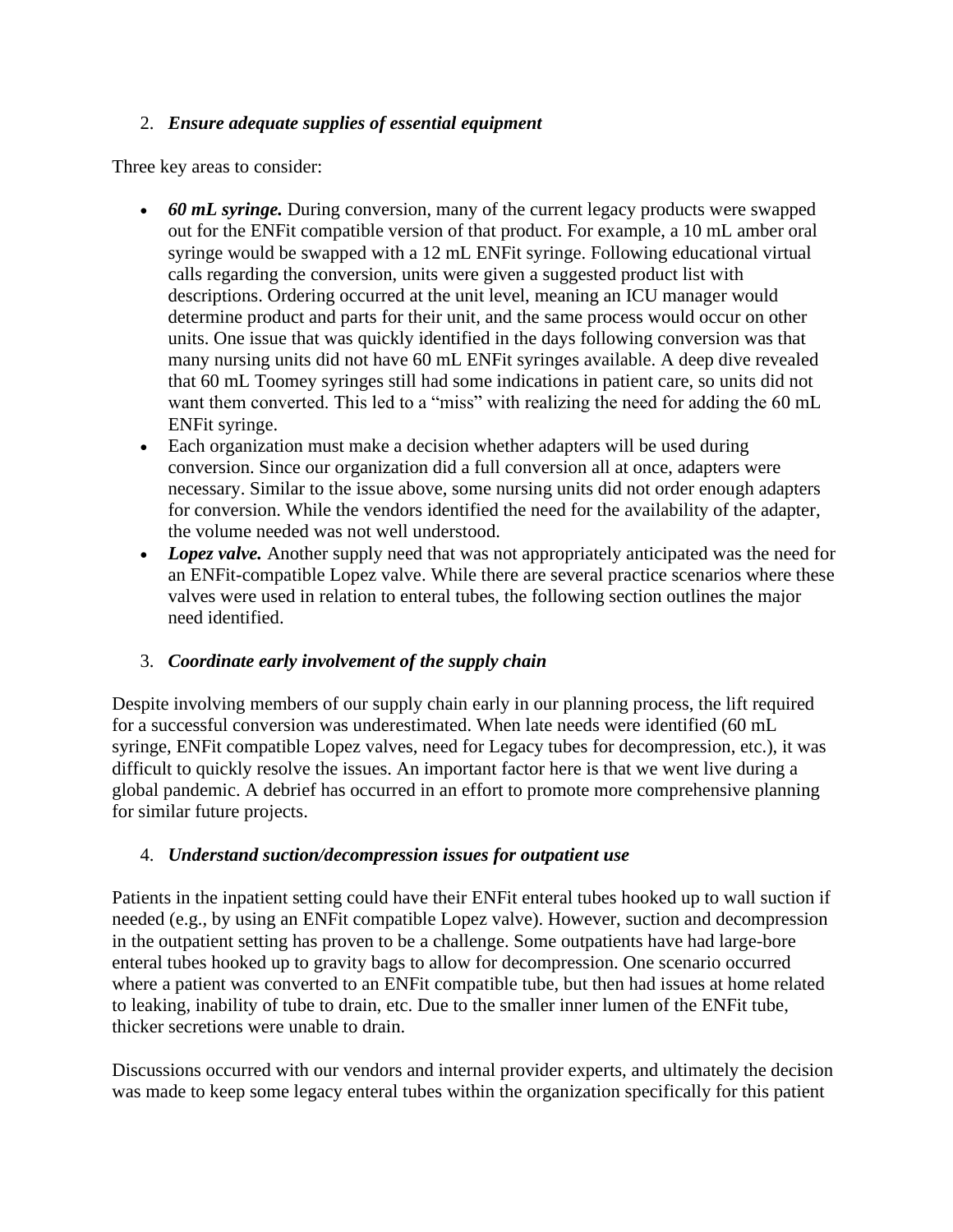population. These tubes are labeled "\*\*FOR DECOMPRESSION ONLY\*\*" within our EHR to prevent any confusion with ordering. Our organization has hope that this patient need is considered as manufacturing of legacy enteral tubes potentially decreases or ceases.

"Due to running two production lines, innovation of new products for issues such as this was held up," said GEDSA Executive Director Mike Cusack. "With the promise of phasing out legacy from production lines, this has helped to provide the resources needed to create new products that help patients and those who care for them. We have heard such talk of new devices coming to the market soon."

### 5. *Educate community partners*

As Nebraska Medicine prepared for go-live, the need for community outreach was evident. Our organization identified that during the transition phase, patients and caregivers might experience variability in enteral access devices requiring ENFit adapters and connectors. ENFit enteral tubes must be accessed with ENFit syringes or tubing sets. Should a patient with an ENFit enteral tube present to an outside organization that does not have ENFit supplies, the caregivers will not be able to access the enteral tube. If a patient with a legacy tube arrives at an organization that has converted to ENFit, an adapter can be placed on the ENFit syringe or tubing set so that the enteral tube can be accessed.

In February 2020, Nebraska Medicine sent out letters to many of our community healthcare partners regarding our intent to convert to ENFit later in the year. Within that letter, resources were shared for those that had not had exposure to the initiative. Unfortunately, post go-live we learned that outside facilities did not always have the supplies needed to care for our patients discharged with ENFit. We coached them if they reached out, and ultimately decided to send out a second letter to the community healthcare partners to let them know our conversion had been completed; we again provided resources within the letter.

As another method to ensure that our patients could safely transition their care, we had discharge orders built within our EHR that prompt the discharging nurse to provide the patient with an appropriate syringe and/or adapter based on the type of enteral tube the patient is being discharged with.

#### **Conversion resources**

Our nursing staff was positive about the transition. "The extensive planning required for a safe and successful conversion has been well worth it," one nurse commented. "We have experienced much satisfaction from our nursing staff." Another nurse commented how ENFit improves patient safety while streamlining workflows. "I love the ENFit adapters because they lock onto the tubing so well that I do not have to worry about the tubing detaching and making a mess," the nurse said. "It takes one less worry away from my workflow and saves me time with no mess."

If your organization has not yet converted, there are several resources available. [GEDSA's](http://www.stayconnected.org/)  [website](http://www.stayconnected.org/) has many excellent articles, presentations, and tools, such as a [transition checklist.](https://stayconnected.org/wp-content/uploads/2015/08/Nurses-Clinicians-for-website-2.pdf) Many of the enteral device suppliers have resources on their websites as well. Another invaluable tool